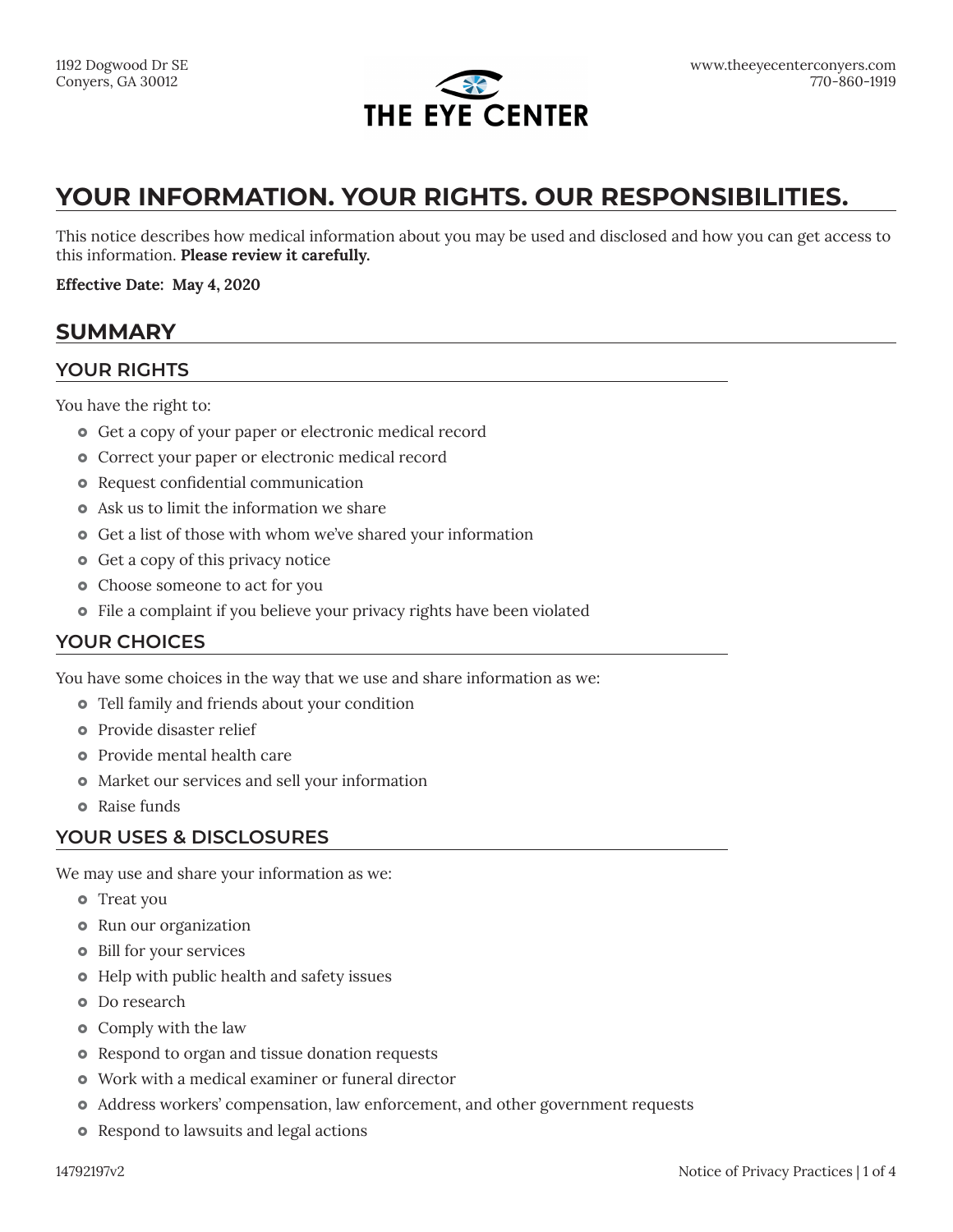

## **YOUR RIGHTS**

**When it comes to your health information, you have certain rights.** This section explains your rights and some of our responsibilities to help you.

#### } **Get an electronic or paper copy of your medical record**

- You can ask in writing to see or get an electronic or paper copy of your medical record and other health information we have about you. Ask us how to do this.
- We will provide a copy or a summary of your health information, usually within 30 days of your request. We may charge a reasonable, cost-based fee.

#### } **Ask us to correct your medical record**

- You can ask us in writing to correct health information about you that you think is incorrect or incomplete. Ask us how to do this.
- $\bullet$  We may say "no" to your request, but we'll tell you why in writing within 60 days.

#### } **Request confidential communications**

- You can ask us in writing to contact you in a specific way (for example, home or office phone) or to send mail to a different address. Ask us how to do this.
- We will say "yes" to all reasonable requests.

#### } **Ask us to limit what we use or share**

- You can ask us in writing not to use or share certain health information for treatment, payment, or our operations. We are not required to agree to your request, and we may say "no" if it would affect your care.
- If you pay for a service or health care item out-of-pocket in full, you can ask us not to share that information for the purpose of payment or our operations with your health insurer. We will say "yes" unless a law requires us to share that information.

#### } **Get a list of those with whom we've shared information**

- You can ask in writing for a list (accounting) of the times we've shared your health information for six years prior to the date you ask, who we shared it with, and why.
- $\bullet$  We will include all the disclosures except for those about treatment, payment, and health care operations, and certain other disclosures (such as any you asked us to make). We'll provide one accounting a year for free but will charge a reasonable, cost-based fee if you ask for another one within 12 months.

#### } **Get a copy of this privacy notice**

• You can ask for a paper copy of this notice at any time, even if you have agreed to receive the notice electronically. We will provide you with a paper copy promptly.

#### } **Choose someone to act for you**

- If you have given someone medical power of attorney or if someone is your legal guardian, that person can exercise your rights and make choices about your health information.
- $\bullet$  We will make sure the person has this authority and can act for you before we take any action.

#### } **File a complaint if you feel your rights are violated**

- You can complain if you feel we have violated your rights by sending a letter to The Eye Center Attn: Practice Manager 1192 Dogwood Dr SE, Conyers, GA 30012.
- You can file a complaint with the U.S. Department of Health and Human Services Office for Civil Rights by sending a letter to 200 Independence Avenue, S.W., Washington, D.C. 20201, calling 1-877-696-6775, or visiting www.hhs.gov/ocr/privacy/hipaa/complaints/.
- $\bullet$  We will not retaliate against you for filing a complaint.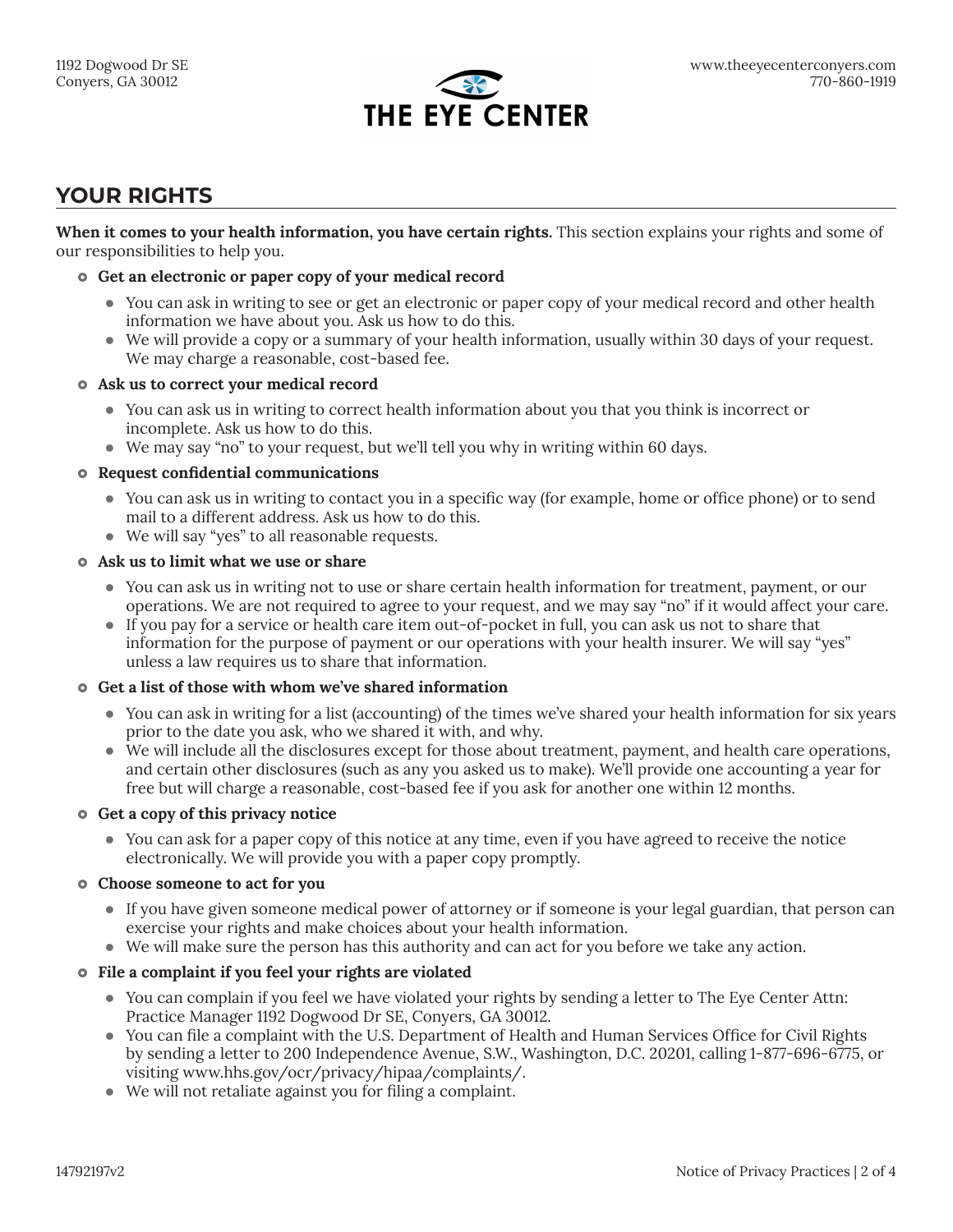

# **YOUR CHOICES**

**For certain health information, you can tell us your choices about what we share.** If you have a clear preference for how we share your information in the situations described below, talk to us. Tell us what you want us to do, and we will follow your instructions.

#### } **In these cases, you have both the right and choice to tell us to:**

- Share information with your family, close friends, or others involved in your care
- Share information in a disaster relief situation
- If you are not able to tell us your preference, for example if you are unconscious, we may go ahead and share *your information if we believe it is in your best interest. We may also share your information when needed to lessen a serious and imminent threat to health or safety.*
- } **In these cases we never share your information unless you give us written permission:**
	- Marketing purposes
	- Sale of your information
	- Most sharing of psychotherapy notes

#### } **In the case of fundraising:**

- You can ask us in writing to contact you in a specific way (for example, home or office phone) or to send mail to a different address. Ask us how to do this.
- We will say "yes" to all reasonable requests.
- } **Ask us to limit what we use or share**
	- We may contact you for fundraising efforts, but you can tell us not to contact you again

## **OUR USES & DISCLOSURES**

#### **How do we typically use or share your health information?**

We typically use or share your health information in the following ways.

- } **Treat you**
	- $\bullet$  We can use your health information and share it with other professionals who are treating you.
	- **Example:** A doctor treating you for an injury asks another doctor about your overall health condition.

#### $\circ$  Run our organization

- We can use and share your health information to run our practice, improve your care, and contact you when necessary.
- **Example:** We use health information about you to manage your treatment and services.

#### } **Bill for your services**

- We can use and share your health information to bill and get payment from health plans or other entities.
- **Example:** We give information about you to your health insurance plan so it will pay for your services.

#### **How else can we use or share your health information?**

We are allowed or required to share your information in other ways – usually in ways that contribute to the public good, such as public health and research. We have to meet many conditions in the law before we can share your information for these purposes. For more information see:

www.hhs.gov/ocr/privacy/hipaa/understanding/consumers/index.html.